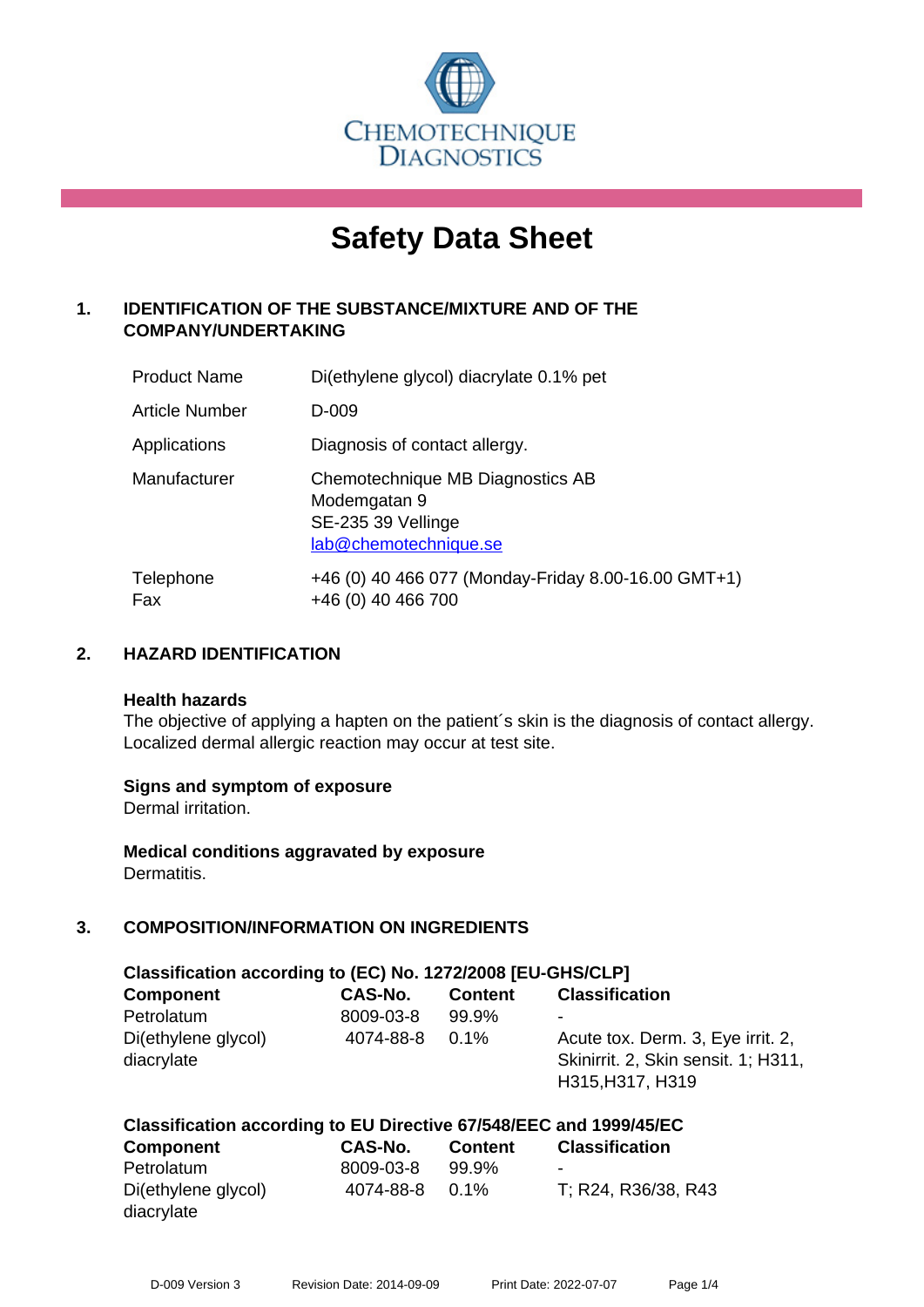#### **4. FIRST AID MEASURES**

**Emergency and first aid procedures**

Obtain medical attention.

#### **5. FIRE-FIGHTING MEASURES\***

#### **Suitable extinguish media**

CO2, powder or water spray. Fight larger fires with water spray or alcohol resistant foam.

# **For safety reasons unsuitable extinguishing agents**

Water with full jet.

# **Special protective equipment for fire-fighters** Wear self-contained respiratory protective device. Wear fully protective suit.

\*Data is shown for petrolatum only

# **6. ACCIDENTAL RELEASES MEASURES**

**Steps to be taken if material is released or spilled** Contain and place in a closed container.

# **7. HANDLING AND STORAGE**

**Precautions to be taken in handling and storage** Store dark at 5-8°C. Avoid extended exposure to light. FOR EXTERNAL USE ONLY.

# **8. EXPOSURE CONTROLS/PERSONAL PROTECTION**

**Respiratory protection** Not required.

**Ventilation** Local exhaust.

**Protective gloves** Disposal gloves.

# **Eye protection**

Not required with normal use.

#### **Work/Hygienic practices**

Wash hands after each use.

#### **9. PHYSICAL AND CHEMICAL PROPERTIES**

Odour **Odourless** 

Appearance Ivory White Semi-solid

Melting point\* 50-55° C

Boiling point\* No data available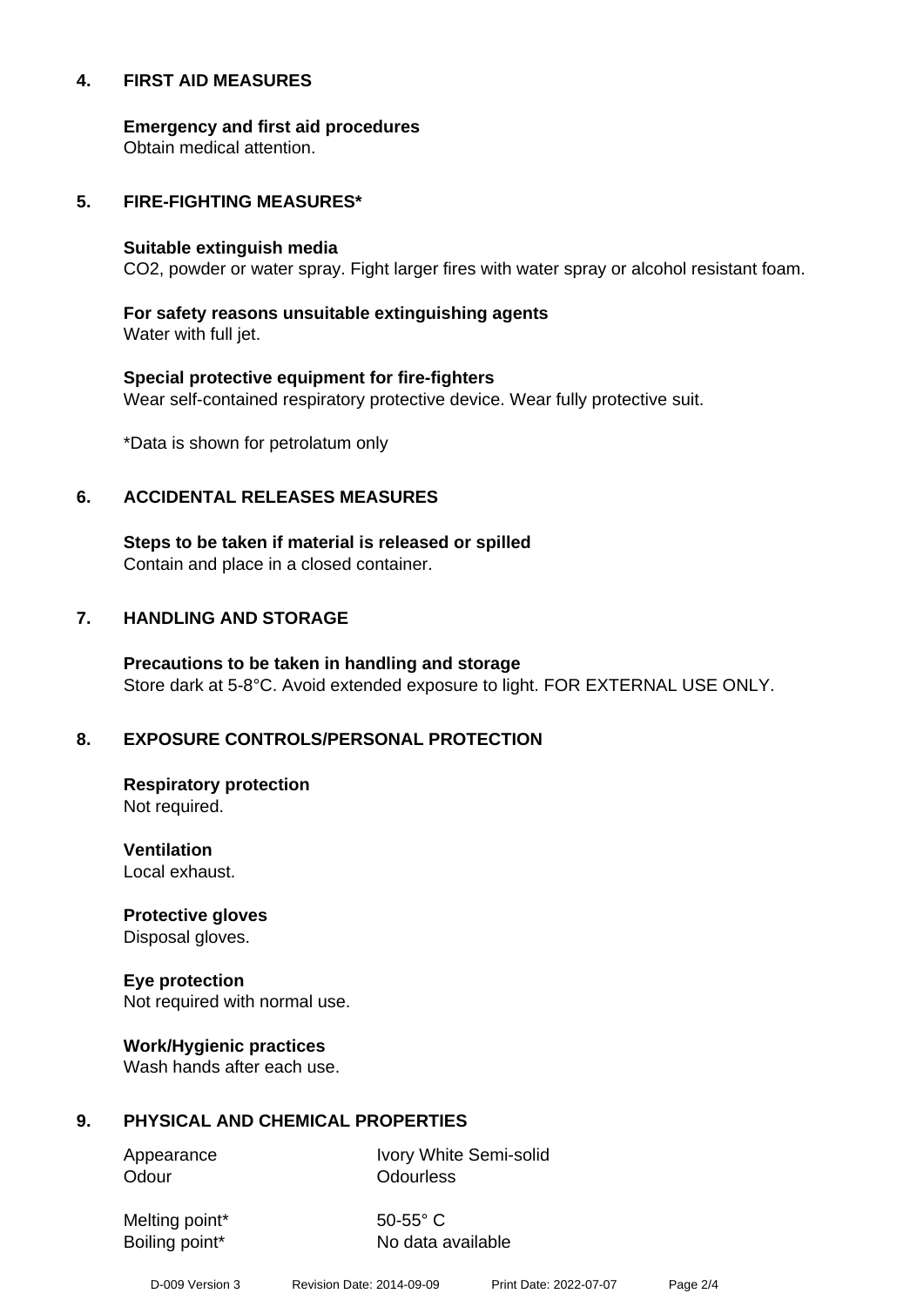Flash point\* >100°C Density\* No data available. Solubility in/Miscibility with Water\*

Self ignition\* Product does not self ignite. Danger of explosion\* Product does not present an explosion hazard. Insoluble

\*Data is shown for petrolatum only

# **10. STABILITY AND REACTIVITY**

#### **Incompability**

May react with strong oxidizing agents.

#### **Stability**

Stable at recommended storage conditions.

#### **Hazardous byproducts**

Combustion may generate CO, CO2 and other oxides.

#### **Hazardous polymerization**

Will not occur.

# **11. TOXICOLOGICAL INFORMATION**

No data available.

#### **12. ECOLOGICAL INFORMATION**

No data available.

# **13. DISPOSAL CONSIDERATIONS**

#### **Waste disposal method**

Comply with federal, state/provincial and local regulation.

#### **14. TRANSPORT INFORMATION**

Not dangerous goods.

#### **15. REGULATORY INFORMATION**

The classification is according to the latest editions of the EU lists, and extended by company and literature data.

#### **16. OTHER INFORMATION**

#### **Text of H-statements and R-phrases mentioned in Section 3**

| Acute tox. Derm. 3<br>Eye irrit. 2<br>Skin irrit. 2 |  | Acute toxicity, Dermal (Category 3)<br>Eye irritation (Category 2)<br>Skin irritation (Category 2) |  |  |                 |                           |                        |          |
|-----------------------------------------------------|--|----------------------------------------------------------------------------------------------------|--|--|-----------------|---------------------------|------------------------|----------|
|                                                     |  |                                                                                                    |  |  | D-009 Version 3 | Revision Date: 2014-09-09 | Print Date: 2022-07-07 | Page 3/4 |